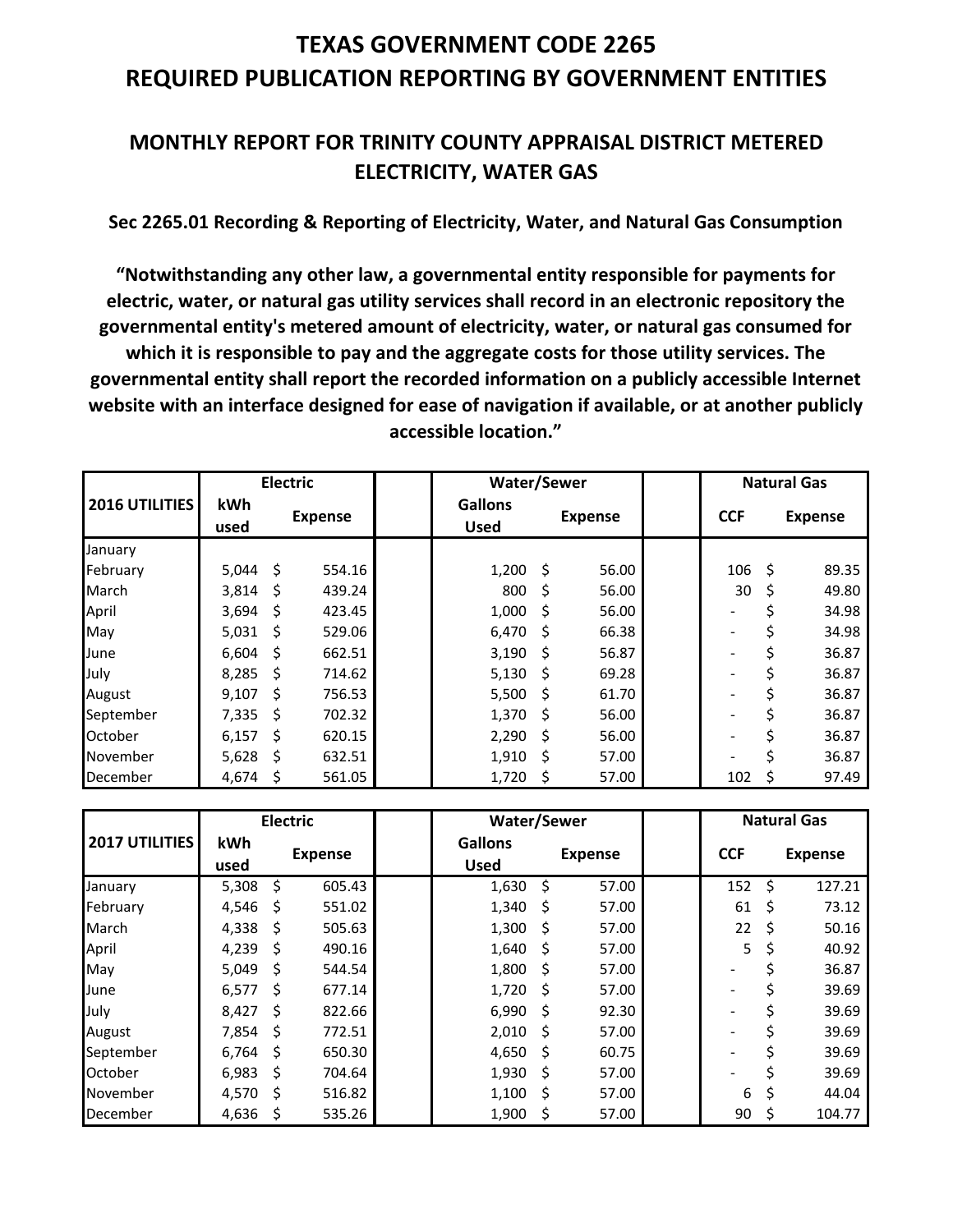# **TEXAS GOVERNMENT CODE 2265 REQUIRED PUBLICATION REPORTING BY GOVERNMENT ENTITIES**

### **MONTHLY REPORT FOR TRINITY COUNTY APPRAISAL DISTRICT METERED ELECTRICITY, WATER GAS**

|                | <b>Electric</b> |    |                | <b>Water/Sewer</b>            |      |                |            | <b>Natural Gas</b> |                |
|----------------|-----------------|----|----------------|-------------------------------|------|----------------|------------|--------------------|----------------|
| 2018 UTILITIES | kWh<br>used     |    | <b>Expense</b> | <b>Gallons</b><br><b>Used</b> |      | <b>Expense</b> | <b>CCF</b> |                    | <b>Expense</b> |
| January        | 7,308           | \$ | 754.73         | 1,880                         | \$   | 57.00          | 261        | Ś                  | 228.29         |
| February       | 5,414           | \$ | 588.95         | 1,780                         | - \$ | 57.00          | 278        | Ś                  | 240.55         |
| March          | 4,314           | \$ | 504.60         | 1,450                         | -\$  | 57.00          | 76         | S                  | 93.86          |
| April          | 4,289           | Ŝ  | 511.91         | 1,670                         | - \$ | 57.00          | 17         | Ś                  | 52.79          |
| May            | 5,185           | Ŝ  | 597.52         | 1,770                         | - \$ | 57.00          | 4          | S                  | 42.57          |
| June           | 8.401           | Ŝ  | 851.59         | 2,800                         | - \$ | 57.00          |            |                    | 41.02          |
| July           | 7,576           | -Ŝ | 772.78         | 2,500                         | - \$ | 57.00          |            |                    | 41.02          |
| August         | 8.001           | Ŝ  | 825.13         | 1,748                         | - \$ | 57.00          |            |                    | 41.02          |
| September      | 8,393           | Ŝ  | 832.02         | 1,528                         | - \$ | 57.00          |            |                    | 39.04          |
| October        | 5,723           | Ś  | 618.50         | 5,218                         | - \$ | 67.67          |            |                    | 22.47          |
| November       | 3,920           | Ś. | 455.66         | 1,380                         | -\$  | 60.00          |            |                    | 57.86          |
| December       | 5,077           | S  | 562.90         | 11,694                        | Ş    | 93.58          | 246        |                    | 217.04         |

|                       | <b>Electric</b> |    |                | <b>Water/Sewer</b>            |      |                |            | <b>Natural Gas</b> |                |
|-----------------------|-----------------|----|----------------|-------------------------------|------|----------------|------------|--------------------|----------------|
| <b>2019 UTILITIES</b> | kWh<br>used     |    | <b>Expense</b> | <b>Gallons</b><br><b>Used</b> |      | <b>Expense</b> | <b>CCF</b> |                    | <b>Expense</b> |
| January               | 5,656           | \$ | 603.60         | 2,291                         | - \$ | 70.24          | 229        | \$                 | 204.68         |
| February              | 5,612           | Ŝ. | 627.05         | 2,042                         | - \$ | 70.24          | 267        | Ś                  | 232.16         |
| March                 | 5,388           | Ŝ  | 565.50         | 1,803                         | - \$ | 70.24          | 175        | Ś                  | 169.10         |
| April                 | 3,525           | \$ | 412.83         | 1,417                         | - \$ | 70.24          | 35         | \$                 | 66.16          |
| May                   | 4,484           | Ŝ. | 482.50         | 2,642                         | - \$ | 70.24          | 1          | \$                 | 39.79          |
| June                  | 6,782           | Ŝ  | 654.55         | 2,241                         | - \$ | 70.24          |            |                    | 39.04          |
| July                  | 8,067           | Ŝ  | 749.52         | 2,499                         | - \$ | 70.24          |            |                    | 41.91          |
| August                | 9,101           | Ŝ. | 827.78         | 2,430                         | - \$ | 70.24          |            |                    | 41.91          |
| September             | 7,660           | -Ŝ | 718.80         | 1,893                         | - \$ | 70.24          |            |                    | 41.91          |
| October               | 5,619           | Ś  | 591.75         | 2,007                         | \$   | 70.24          |            |                    | 41.91          |
| November              | 4,110           | S  | 521.58         | 1,793                         | Ŝ.   | 70.24          | 78         | \$                 | 94.38          |
| December              | 4,516           | S  | 547.41         | 1,896                         | \$   | 70.24          | 89         | S                  | 101.77         |

|                | <b>Electric</b> |     |                | <b>Water/Sewer</b>            |      |                |            | <b>Natural Gas</b> |                |
|----------------|-----------------|-----|----------------|-------------------------------|------|----------------|------------|--------------------|----------------|
| 2020 UTILITIES | kWh<br>used     |     | <b>Expense</b> | <b>Gallons</b><br><b>Used</b> |      | <b>Expense</b> | <b>CCF</b> |                    | <b>Expense</b> |
| January        | 6,179           | Ŝ.  | 750.73         | 2,026                         | - \$ | 70.24          | 194        | Ŝ.                 | 172.38         |
| February       | 5,132           | -\$ | 612.42         | 1,566                         | - \$ | 70.24          | 167        | Ś                  | 154.23         |
| March          | 4,323           | Ŝ.  | 523.12         | 1,965                         | Ŝ.   | 70.24          | 131        | Ś                  | 122.93         |
| April          | 3,364           | -\$ | 417.01         | 950                           | \$   | 70.24          |            |                    | 42.94          |
| May            | 2,173           | Ŝ.  | 493.58         | 1,428                         | Ŝ    | 70.24          |            |                    | 41.91          |
| June           | 6,185           | Ŝ.  | 648.36         | 1,769                         | Ŝ    | 70.24          |            |                    | 41.91          |
| July           | 6,904           | Ŝ   | 723.76         | 1,819                         | Ŝ.   | 70.24          |            |                    | 41.91          |
| August         | 7,329           | Ŝ.  | 733.51         | 1,974                         | Ŝ.   | 70.24          |            |                    | 41.91          |
| September      | 7,073           | -Ŝ  | 752.80         | $2,090$ \$                    |      | 70.24          |            |                    | 41.91          |
| October        | 4.447           | Ŝ.  | 524.97         | 1,381                         | - \$ | 70.24          |            |                    | 41.91          |
| November       | 4,197           | Ŝ.  | 559.12         | $1,222$ \$                    |      | 70.24          | 28         | Ś.                 | 60.16          |
| December       | 4,449           | \$  | 559.01         | 2,245                         | \$   | 70.24          | 68         |                    | 85.60          |